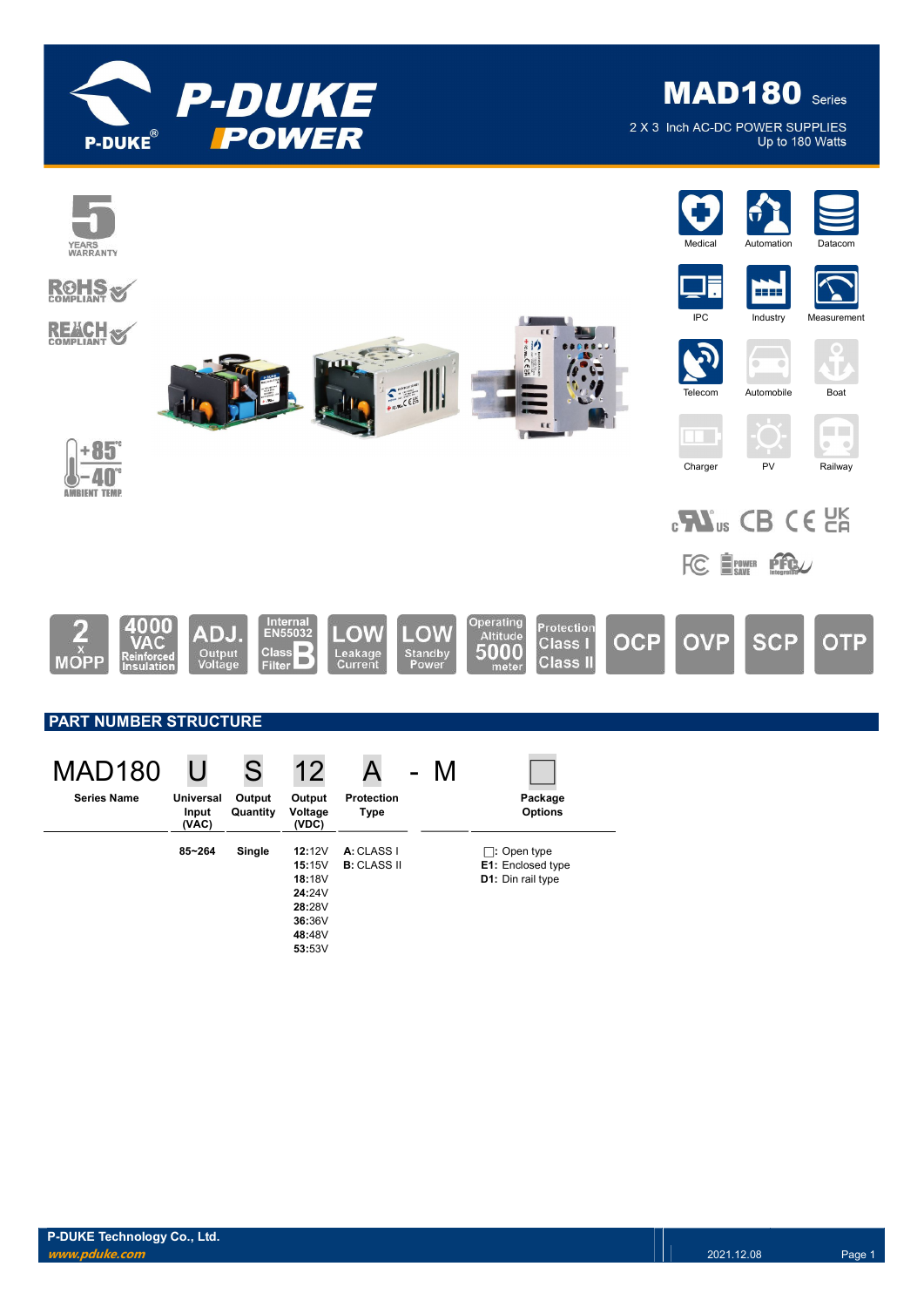

# TECHNICAL SPECIFICATION All specifications are typical at 230VAC input, full load and 25℃ unless otherwise noted

|                               |                    | Output     | <b>Output Current</b>        |                                          | Input Power |                   | <b>Maximum</b>        |  |
|-------------------------------|--------------------|------------|------------------------------|------------------------------------------|-------------|-------------------|-----------------------|--|
| <b>Model</b><br><b>Number</b> | <b>Input Range</b> | Voltage    | <b>Natural</b><br>Convection | <b>Forced Air Cooling</b><br>With 10 CFM | @ No Load   | <b>Efficiency</b> | <b>Capacitor Load</b> |  |
|                               | <b>VAC</b>         | <b>VDC</b> | A                            | $\mathsf{A}$                             | W           | $\%$              | uF                    |  |
| MAD180US12A-M                 | $85 - 264$         | 12         | 12.5                         | 15                                       | 0.15        | 92                | 10000                 |  |
| <b>MAD180US15A-M</b>          | $85 - 264$         | 15         | 10                           | 12                                       | 0.15        | 92                | 6800                  |  |
| MAD180US18A-M                 | $85 - 264$         | 18         | 8.34                         | 10                                       | 0.15        | 92                | 4700                  |  |
| MAD180US24A-M                 | $85 \sim 264$      | 24         | 6.25                         | 7.5                                      | 0.15        | 94                | 2700                  |  |
| MAD180US28A-M                 | $85 - 264$         | 28         | 5.36                         | 6.43                                     | 0.15        | 93                | 1800                  |  |
| MAD180US36A-M                 | $85 - 264$         | 36         | 4.17                         | 5                                        | 0.15        | 93                | 1200                  |  |
| MAD180US48A-M                 | $85 - 264$         | 48         | 3.13                         | 3.75                                     | 0.15        | 93                | 680                   |  |
| MAD180US53A-M                 | $85 - 264$         | 53         | 2.83                         | 3.40                                     | 0.15        | 93                | 560                   |  |

| <b>INPUT SPECIFICATIONS</b>   |                      |      |      |              |             |
|-------------------------------|----------------------|------|------|--------------|-------------|
| <b>Parameter</b>              | <b>Conditions</b>    | Min. | Typ. | Max.         | <b>Unit</b> |
| Operating input voltage range | AC input             | 85   |      | 264          | <b>VAC</b>  |
|                               | DC input             | 120  |      | 370          | <b>VDC</b>  |
| Input frequency               | AC input             | 47   |      | 63           | Hz          |
| Input current                 | 100VAC and Full Load |      |      | 3            | A           |
|                               | 240VAC and Full Load |      |      | 1.5          |             |
| No load input power           | 230VAC               |      | 0.15 |              | Watts       |
| Leakage current               | 264VAC               |      |      | 100          | μA          |
| Power factor                  |                      | 0.95 |      |              |             |
| Start up time                 |                      |      |      | 1500         | ms          |
| Rise time                     |                      |      | 15   |              | ms          |
| Hold up time                  | 115VAC and 150W      | 10   |      |              | ms          |
| Input inrush current          | 230VAC               |      |      | 100          | A           |
| Input protection              | Internal fuse        |      |      | T4.0A/250VAC |             |

| <b>OUTPUT SPECIFICATIONS</b> |                                                  |                           |         |          |                                 |               |
|------------------------------|--------------------------------------------------|---------------------------|---------|----------|---------------------------------|---------------|
| <b>Parameter</b>             | <b>Conditions</b>                                |                           | Min.    | Typ.     | Max.                            | Unit          |
| Output power                 | Forced air cooling with 10CFM                    |                           |         |          | 180                             |               |
|                              | Natural convection                               |                           |         |          | 150                             | Watts         |
| Output peak power            | Peak power                                       |                           |         |          | 220                             | Watts         |
|                              | Peak power time                                  |                           |         | 5        |                                 | s             |
|                              | Peak power duty                                  |                           |         | 20       |                                 | $\%$          |
|                              | Average operation power (% of Full Load)         |                           |         | 55       |                                 | $\frac{0}{0}$ |
| Initial set voltage accuracy | 230VAC and Full Load                             |                           | $-1.0$  |          | $+1.0$                          | $\frac{0}{0}$ |
| Line regulation              | Low Line to High Line at Full Load               |                           | $-0.2$  |          | $+0.2$                          | $\frac{0}{0}$ |
| Load regulation              | No Load to Full Load                             |                           | $-0.5$  |          | $+0.5$                          | $\%$          |
|                              | 10% Load to 90% Load                             |                           | $-0.4$  |          | $+0.4$                          |               |
| Voltage adjustability        |                                                  |                           | -8      |          | $+8$                            | $\frac{0}{0}$ |
| Minimum load                 |                                                  |                           |         | $\Omega$ |                                 | $\%$          |
| Ripple and noise             | Measured by 20MHz bandwidth                      |                           |         |          |                                 |               |
|                              | With a 1µF/25V 1206 X7R MLCC                     | 12Vout, 15Vout, 18Vout    |         | 120      |                                 | mVp           |
|                              | With a 1µF/50V 1206 X7R MLCC                     | 24 Vout, 28 Vout, 36 Vout |         | 120      |                                 | mVp           |
|                              | With a 0.1µF/100V 1206 X7R MLCC                  | 48Vout, 53Vout            |         | 250      |                                 | mVp           |
| Temperature coefficient      |                                                  |                           | $-0.02$ |          | $+0.02$                         | %/°C          |
| Transient response           | Load step from $100 \sim 75\%$ change at 2.5A/us | Peak deviation            |         | 3        |                                 | % Vout        |
|                              |                                                  | Recovery time             |         | 600      |                                 | μs            |
| Over voltage protection      | % of Vout(nom); Latch mode                       |                           | 115     |          | 135                             | %             |
| Over load protection         | % of lout rated; Hiccup mode                     |                           |         | 150      |                                 | $\%$          |
| Short circuit protection     |                                                  |                           |         |          | Continuous, automatics recovery |               |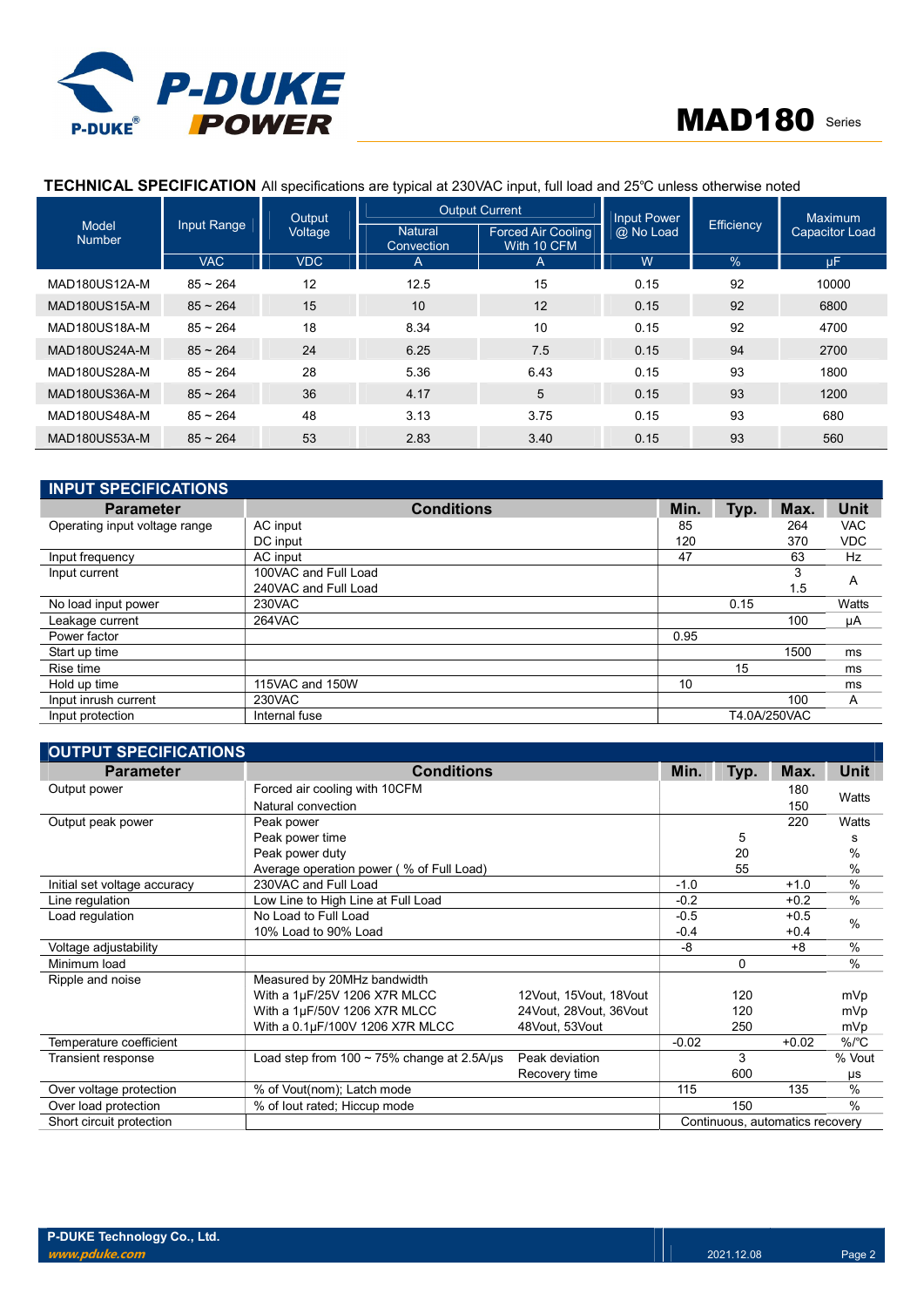

| <b>GENERAL SPECIFICATIONS</b> |                                  |                        |      |      |                       |             |
|-------------------------------|----------------------------------|------------------------|------|------|-----------------------|-------------|
| <b>Parameter</b>              | <b>Conditions</b>                |                        | Min. | Typ. | Max.                  | <b>Unit</b> |
| Isolation voltage             | 1 minute (2MOPP insulation)      | Input to Output        | 4000 |      |                       | <b>VAC</b>  |
|                               |                                  | Input (Output) to F.G. | 2500 |      |                       |             |
| Isolation resistance          | 500VDC                           |                        | 0.1  |      |                       | GΩ          |
| Switching frequency           | 230VAC. Full load                |                        |      | 170  |                       | kHz         |
| Safety approvals              | IEC/EN/ANSI/AAMI ES 60601-1      |                        |      |      | UL:E360199            |             |
|                               | IEC/EN/UL 62368-1                |                        |      |      | UL:E193009            |             |
|                               |                                  |                        |      |      | CB:UL(Demko)          |             |
| Weight                        |                                  | Open type              |      |      | 162g (5.70oz)         |             |
|                               |                                  | Enclosed type          |      |      | 218g (7.70oz)         |             |
|                               |                                  | Din rail type          |      |      | 240g (8.47oz)         |             |
| <b>MTBF</b>                   | MIL-HDBK-217F Ta=25°C, Full load |                        |      |      | 1.145 x 10 $^{6}$ hrs |             |

| Unit          |
|---------------|
| °C            |
| °C            |
| °C            |
| m             |
| MIL-STD-810F  |
| IEC60068-2-27 |
| IEC60068-2-6  |
| 5% to 95% RH  |
|               |

| <b>EMC SPECIFICATIONS</b>      |                         |                                                     |           |                  |
|--------------------------------|-------------------------|-----------------------------------------------------|-----------|------------------|
| <b>Parameter</b>               |                         | <b>Conditions</b>                                   | Level     |                  |
| EMI                            |                         | EN55011, EN55032, EN60601-1-2, and FCC Part 18 / 15 | Conducted | Class B          |
|                                |                         |                                                     | Radiated  | Class A          |
| Harmonic currents              | EN61000-3-2             | Full Load                                           |           | ClassD           |
| Voltage flicker                | EN61000-3-3             |                                                     |           |                  |
| <b>EMS</b>                     | EN55024 and EN60601-1-2 |                                                     |           |                  |
| <b>ESD</b>                     | EN61000-4-2             |                                                     |           | Perf. Criteria A |
| Radiated immunity              | EN61000-4-3             | 20 V/m                                              |           | Perf. Criteria A |
| <b>Fast transient</b>          | EN61000-4-4             | $±$ 2kV                                             |           | Perf. Criteria A |
| Surge                          | EN61000-4-5             | DM $\pm$ 1kV and CM $\pm$ 2kV                       |           | Perf. Criteria A |
| Conducted immunity             | EN61000-4-6             | 20 Vr.m.s                                           |           | Perf. Criteria A |
| Power frequency magnetic field | EN61000-4-8             | $30$ A/m                                            |           | Perf. Criteria A |
| Dip and interruptions          | EN61000-4-11            |                                                     |           |                  |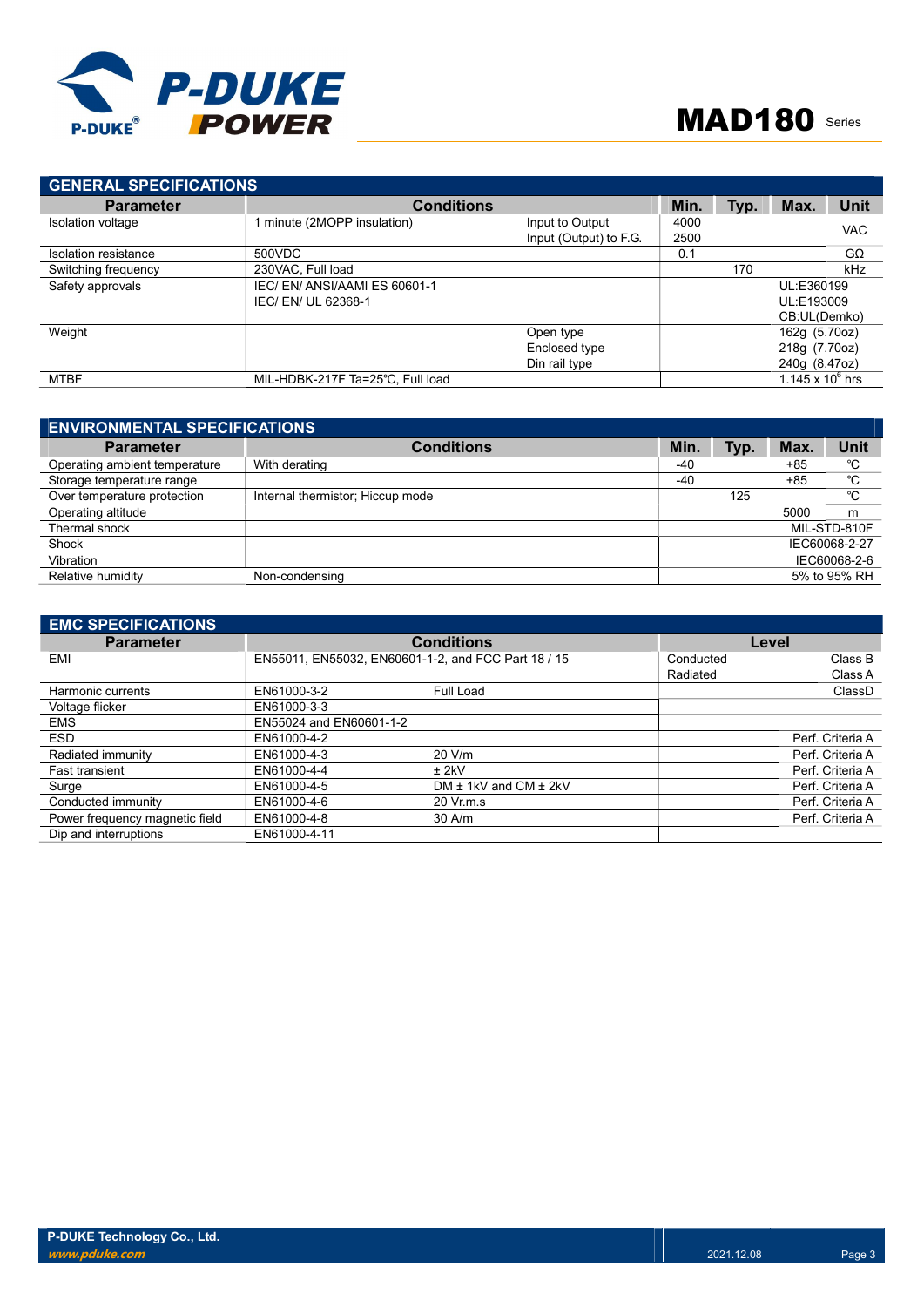

# MAD180 Series

## CHARACTERISTIC CURVE





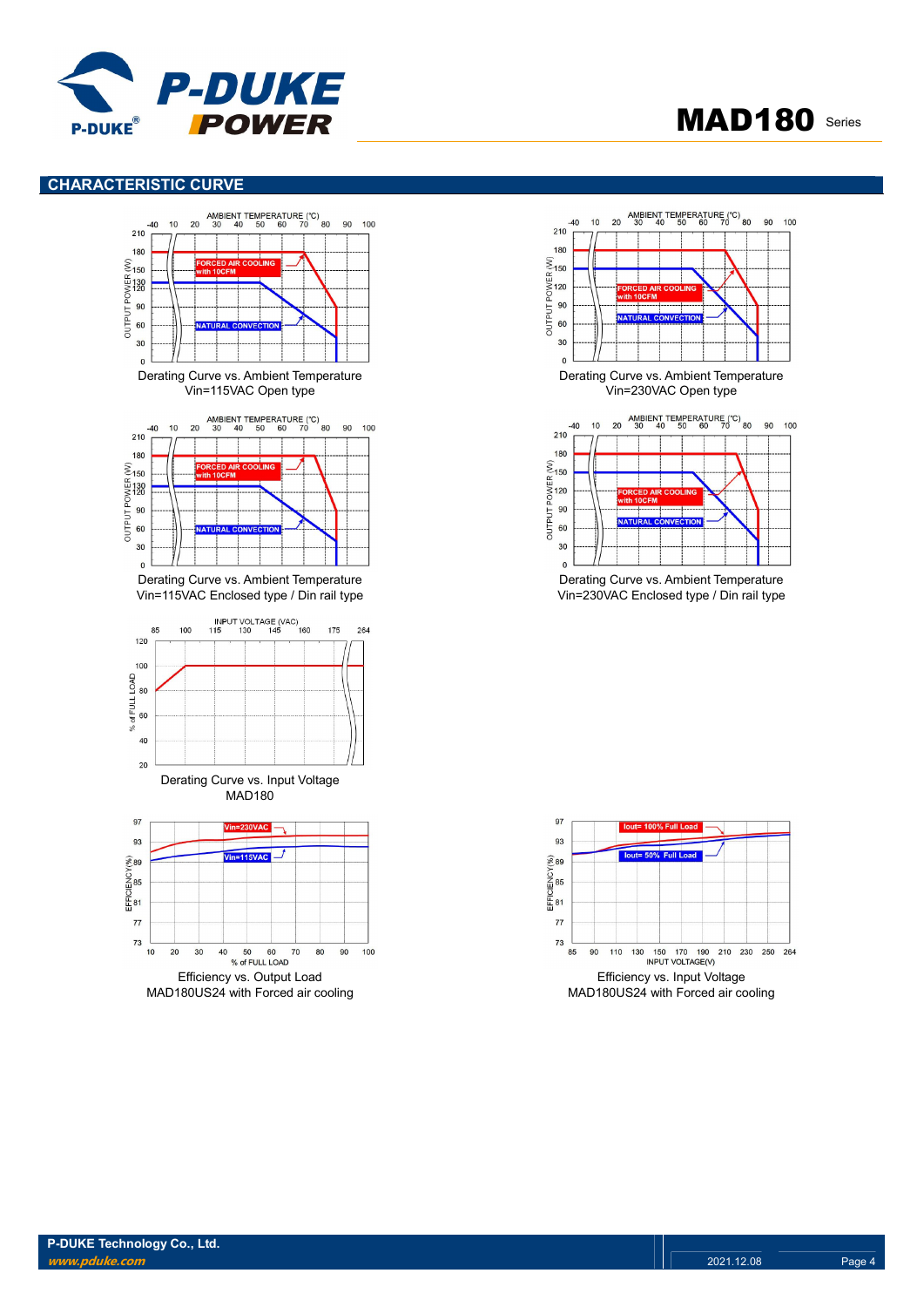

# MECHANICAL DRAWING

#### Open type



#### CONNECTORS CONNECTIONS

| CON1 - Input Connector |         |  |
|------------------------|---------|--|
|                        |         |  |
| Pin 3                  | l ine   |  |
| Pin 1                  | Neutral |  |

Mates with

Molex housing : 09-50-8031 Molex crimp terminals : 2478,6838,45570

| CON2 - Output Connector |          |  |
|-------------------------|----------|--|
| Pin 1                   | $+V$ out |  |
| Pin <sub>2</sub>        | $-V$ out |  |

Mates with

Screw locked torque MAX 2.5Kgf.cm/0.25N.m Wire dimension range 24 ~ 14AWG

1. All dimensions in inch [mm]

Tolerance : x.xx±0.02 [x.x±0.5]

x.xxx±0.01 [x.xx±0.25]

2.The CON2 locked torque: MAX 2.5Kgf.cm/0.25N.m

3.The screws holes can be considered as PE connection for CLASS I application.